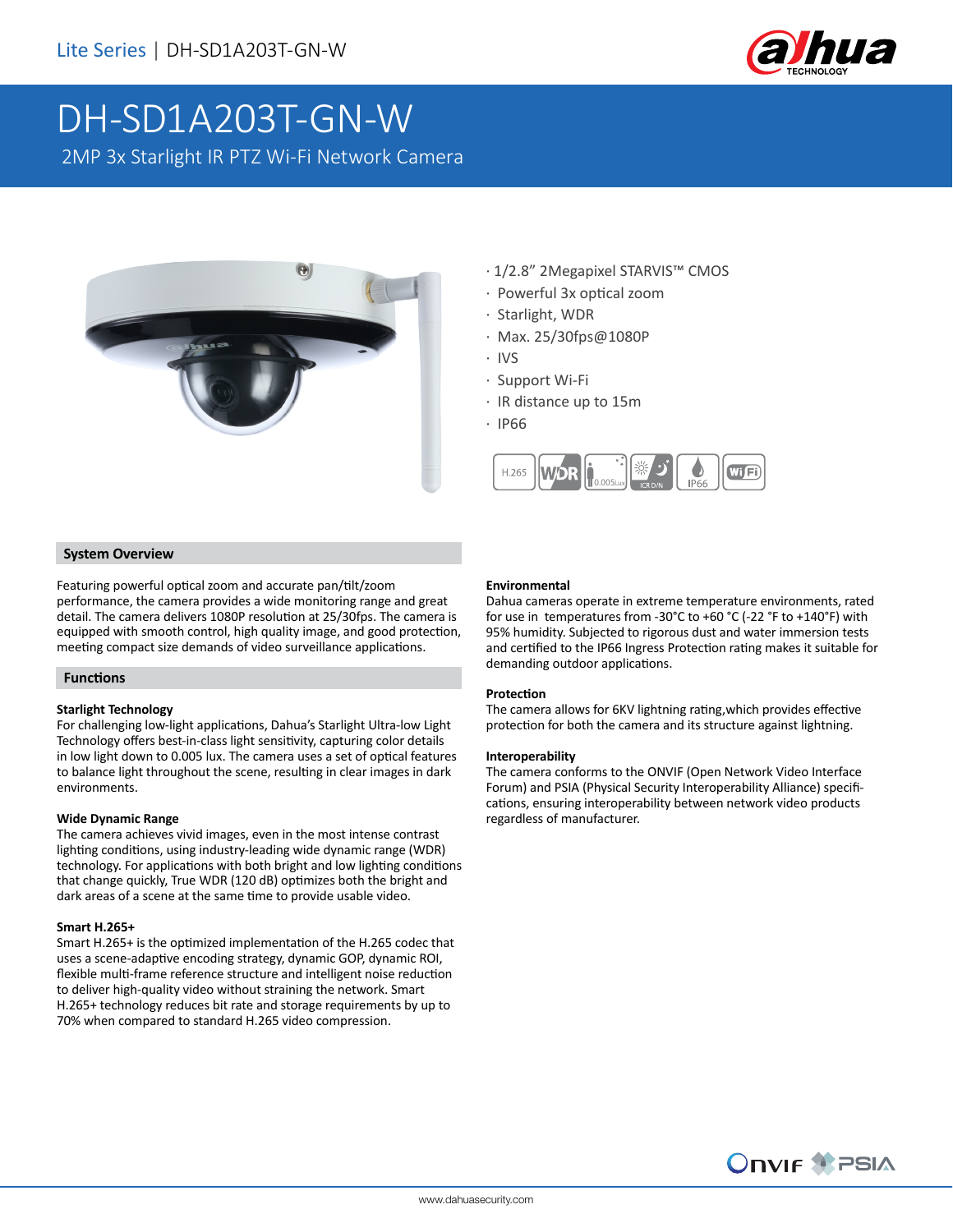# Lite Series | DH-SD1A203T-GN-W

### **Technical Specification**

| Camera                          |                                         |
|---------------------------------|-----------------------------------------|
| Image Sensor                    | 1/2.8" STARVIS™ CMOS                    |
| <b>Effective Pixels</b>         | 1920(H) x 1080(V), 2 Megapixels         |
| RAM/ROM                         | 512M/128M                               |
| <b>Scanning System</b>          | Progressive                             |
| <b>Electronic Shutter Speed</b> | 1/1s~1/30,000s                          |
| Minimum Illumination            | Color: 0.005Lux@F1.8; 0Lux@F1.8 (IR on) |
| S/N Ratio                       | More than 50dB                          |
| <b>IR Distance</b>              | Distance up to 15m (49.2ft)             |
| IR On/Off Control               | Auto/Manual                             |
| <b>IR LEDS</b>                  | 3                                       |
| Lens                            |                                         |
| Focal Length                    | $2.7$ mm $^{\sim}8.1$ mm                |
| Max. Aperture                   | F1.8                                    |
| Angle of View                   | H: 105.6° ~ 35.2°                       |
| Optical Zoom                    | 3x                                      |
| <b>Focus Control</b>            | Auto/Manual                             |
| <b>Close Focus Distance</b>     | 100mm~ 1000mm                           |

#### DORI Distance

\*Note: The DORI distance is a "general proximity" of distance which makes it easy to pinpoint the right camera for your needs. The DORI distance is calculated based on sensor specification and lab test result according to EN 62676-4 which defines the criteria for Detect, Observe, Recognize and Identify respectively.

| <b>Detect</b>               | Observe        |                                                                        | Recognize                                    | Identify    |  |  |
|-----------------------------|----------------|------------------------------------------------------------------------|----------------------------------------------|-------------|--|--|
| 100.4m(329.4)               | 40.2m(131.9ft) |                                                                        | 20.1m(65.9ft)                                | 10m(32.8ft) |  |  |
| <b>PTZ</b>                  |                |                                                                        |                                              |             |  |  |
| Pan/Tilt Range              |                | Pan: 0° ~ 355°; Tilt: 5° ~ 90°                                         |                                              |             |  |  |
| <b>Manual Control Speed</b> |                | Pan: 0.1° ~70° /s; Tilt: 0.1° ~30° /s                                  |                                              |             |  |  |
| Preset Speed                |                |                                                                        | Pan: 80° /s; Tilt: 40° /s                    |             |  |  |
| Presets                     |                | 300                                                                    |                                              |             |  |  |
| PTZ Mode                    |                | 8 Tour                                                                 |                                              |             |  |  |
| Speed Setup                 |                | Human-oriented focal Length/speed adaptation                           |                                              |             |  |  |
| Power up Action             |                | Auto restore to previous PTZ and lens status after<br>power failure    |                                              |             |  |  |
| <b>Idle Motion</b>          |                | Activate Preset/Tour if there is no command in the<br>specified period |                                              |             |  |  |
| Protocol                    |                | DH-SD                                                                  |                                              |             |  |  |
| Intelligence                |                |                                                                        |                                              |             |  |  |
| <b>Auto Tracking</b>        |                | N/A                                                                    |                                              |             |  |  |
| <b>IVS</b>                  |                | Detection                                                              | Tripwire, Intrusion, Abandoned/Missing, Face |             |  |  |

| Video                                   |                                                                                                                                                       |  |
|-----------------------------------------|-------------------------------------------------------------------------------------------------------------------------------------------------------|--|
| Compression                             | H.265+/H.265/H.264+/H.264                                                                                                                             |  |
| <b>Streaming Capability</b>             | 3 Streams                                                                                                                                             |  |
| Resolution                              | 1080P(1920×1080)/720P(1280×720)/<br>D1(704×576/704×480)/CIF(352×288/352×240)                                                                          |  |
| <b>Frame Rate</b>                       | Main stream: 1080P/720P(1 ~ 25/30fps)                                                                                                                 |  |
|                                         | Sub stream1: $D1/CIF(1 ~ 25/30fps)$                                                                                                                   |  |
|                                         | Sub stream2: 720P/D1/CIF(1 ~ 25/30fps)                                                                                                                |  |
| <b>Bit Rate Control</b>                 | CBR/VBR                                                                                                                                               |  |
| <b>Bit Rate</b>                         | H.265/H.264: 448K ~ 8192Kbps                                                                                                                          |  |
| Day/Night                               | Auto(ICR) / Color / B/W                                                                                                                               |  |
| <b>Backlight Compensation</b>           | BLC / HLC / WDR(120dB)                                                                                                                                |  |
| White Balance                           | Auto, ATW, Indoor, Outdoor, Manual                                                                                                                    |  |
| Gain Control                            | Auto / Manual                                                                                                                                         |  |
| Noise Reduction                         | Ultra DNR (2D/3D)                                                                                                                                     |  |
| <b>Motion Detection</b>                 | Support                                                                                                                                               |  |
| Region of Interest                      | Support                                                                                                                                               |  |
| Electronic Image Stabilization<br>(EIS) | N/A                                                                                                                                                   |  |
| Defog                                   | Support                                                                                                                                               |  |
| Digital Zoom                            | 16x                                                                                                                                                   |  |
| Flip                                    | 180°                                                                                                                                                  |  |
| Privacy Masking                         | Up to 24 areas                                                                                                                                        |  |
| Audio                                   |                                                                                                                                                       |  |
| Compression                             | G.711a/G.711mu/G.726/AAC                                                                                                                              |  |
| Network                                 |                                                                                                                                                       |  |
| Ethernet                                | RJ-45 (10Base-T/100Base-TX)                                                                                                                           |  |
| Wi-Fi                                   | Wi-Fi(IEEE802.11a/b/g/n/ac), Dual-Band Wi-Fi                                                                                                          |  |
| Protocol                                | IPv4/IPv6,HTTP,HTTPS,SSL,TCP/IP, UDP,UPnP,<br>ICMP, IGMP, SNMP, RTSP, RTP, SMTP, NTP, DHCP,<br>DNS, PPPOE, DDNS, FTP, IP Filter, QoS, Bonjour, 802.1x |  |
| Interoperability                        | ONVIF, PSIA, CGI                                                                                                                                      |  |
| <b>Streaming Method</b>                 | Unicast / Multicast                                                                                                                                   |  |
| Max. User Access                        | 20 users                                                                                                                                              |  |
| <b>Edge Storage</b>                     | NAS (Network Attached Storage), Local PC for<br>instant recording, Micro SD card 256GB                                                                |  |
| Web Viewer                              | IE, Chrome, Firefox, Safari                                                                                                                           |  |
| Management Software                     | Smart PSS, DSS                                                                                                                                        |  |
| <b>Smart Phone</b>                      | IOS, Android                                                                                                                                          |  |
| Certifications                          |                                                                                                                                                       |  |
| Certifications                          | CE: EN55032/EN55024/EN50130-4<br>FCC: Part15 subpartB, ANSI C63.4-2014<br>UL: UL60950-1+CAN/CSA C22.2,No.60950-1                                      |  |